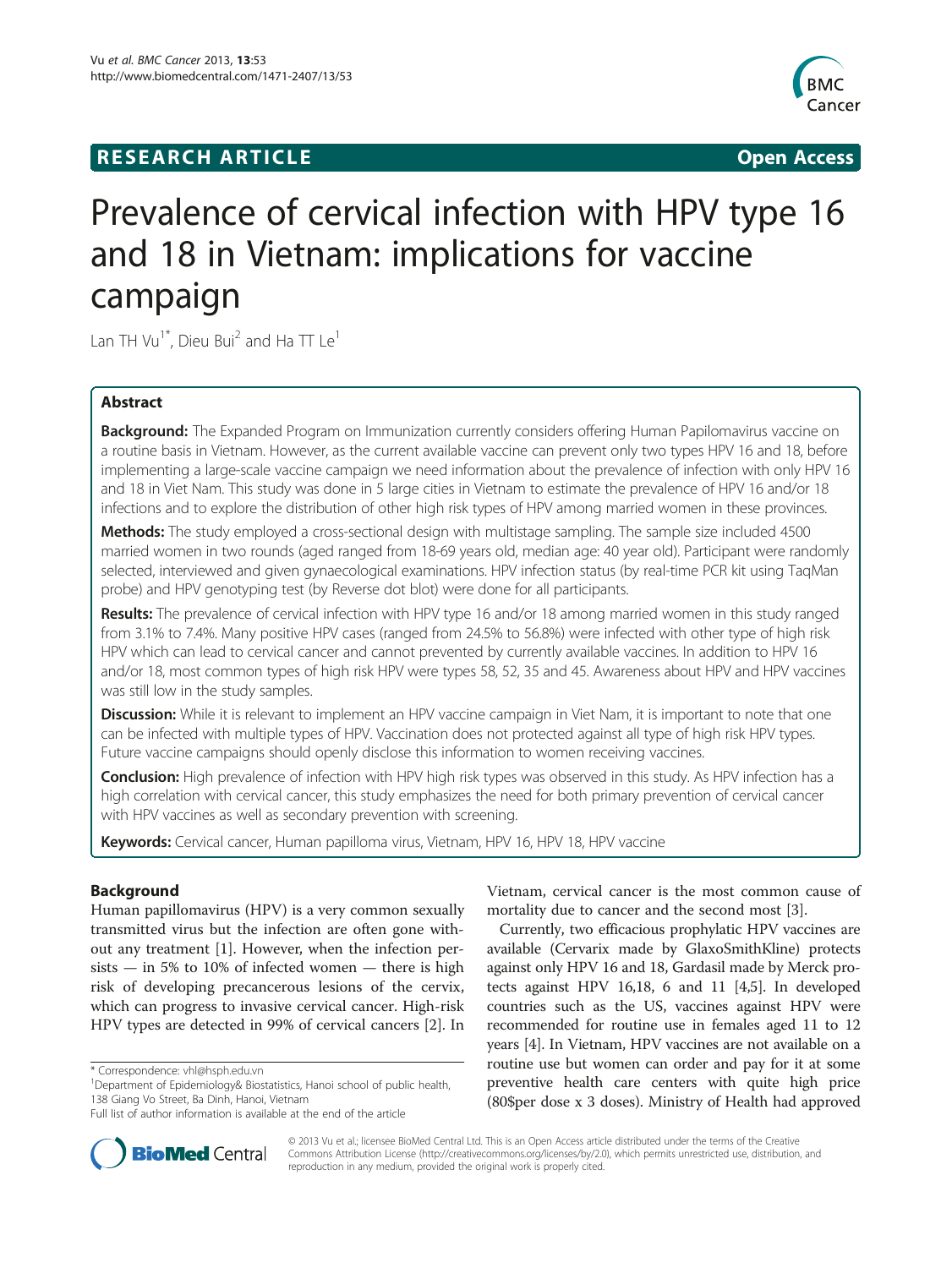<span id="page-1-0"></span>Table 1 Characteristics of study sample (Total sample = 4500)

| <b>Characteristics</b>        | N (%)                              |             |
|-------------------------------|------------------------------------|-------------|
| Age group                     | <30                                | 611 (13.6)  |
|                               | 30-39                              | 1401 (31.1) |
|                               | 40-49                              | 1531 (34.0) |
|                               | > 50                               | 957 (21.3)  |
| Highest education<br>attained | Primary                            | 682 (15.2)  |
|                               | Secondary                          | 1363 (30.3) |
|                               | High school                        | 1357 (30.2) |
|                               | Higher than high school            | 1088 (24.2) |
| Occupation                    | Government officers                | 843 (18.7)  |
|                               | Workers/handicraft                 | 434 (9.6)   |
|                               | Small trade                        | 1079 (24.0) |
|                               | Un-employed/House-wife/<br>Retired | 1554 (34.5) |
|                               | Other                              | 590 (13.2)  |
| Marital status                | Live with husband                  | 4087 (90.8) |
|                               | Separated/Divorced                 | 261 (5.8)   |
|                               | Widower                            | 152 (3.4)   |

Cervarix for women from 10–25 year old and Gardasil for women from 9-26 year old. The Expanded Program on Immunization (EPI) currently considers offering HPV vaccine on a routine basis. The current vaccines can protect against 2 high risk HPV types 16 and 18 but previous studies had noted the presence of other high risk types such as HPV 58 in many cases of HPV positive CIN2 and CIN3 [[6\]](#page-6-0). Before making decision to include HPV vaccine into the routine program, it is important to have efficient

data on the prevalence and distribution of the vaccine types of HPV (i.e., type 16 and 18) among women.

In the year 2010 and 2011, a survey was conducted in 5 large cities in Vietnam (i.e., Hanoi, Ho Chi Minh, Hue, Can Tho and Thai Nguyen) to collect information on prevalence of HPV cervical infection and risk factors of HPV cervical infection among married women. As reported elsewhere, the prevalence of HPV cervical infection in those cities ranged from 6.1% to 10.2% and the prevalence of high risk HPV infection was from 5.6% to 9.3% [\[7](#page-6-0)]. The previous publications however yet provided the prevalence of HPV 16, 18 infection in those city, an important input information for the decision to include HPV vaccines into routine immunization program. This study aims to use data from that survey to provide specific estimation of the prevalence of HPV 16, 18 infections in those cities as well as to examine the distribution of other high risk types of HPV among married women in the 5 big cities of Vietnam.

#### **Methods**

The first round of the study was done in 2010 in two cities, Hanoi and HCM. The estimated sample size for each city was 850 women. Using formula for sample size for a proportion estimate with relative precision, sample size was calculated with the following parameters: anticipated prevalence of HPV as 10%, [\[8\]](#page-6-0) the relative precision of 22% (The relative uncertainty of the estimated prevalence would be 22% of 10%, about 2.2%), estimated non-respondent rate of 10%. The second round of the study was done in 2011 in three cities, Hue, Can Tho

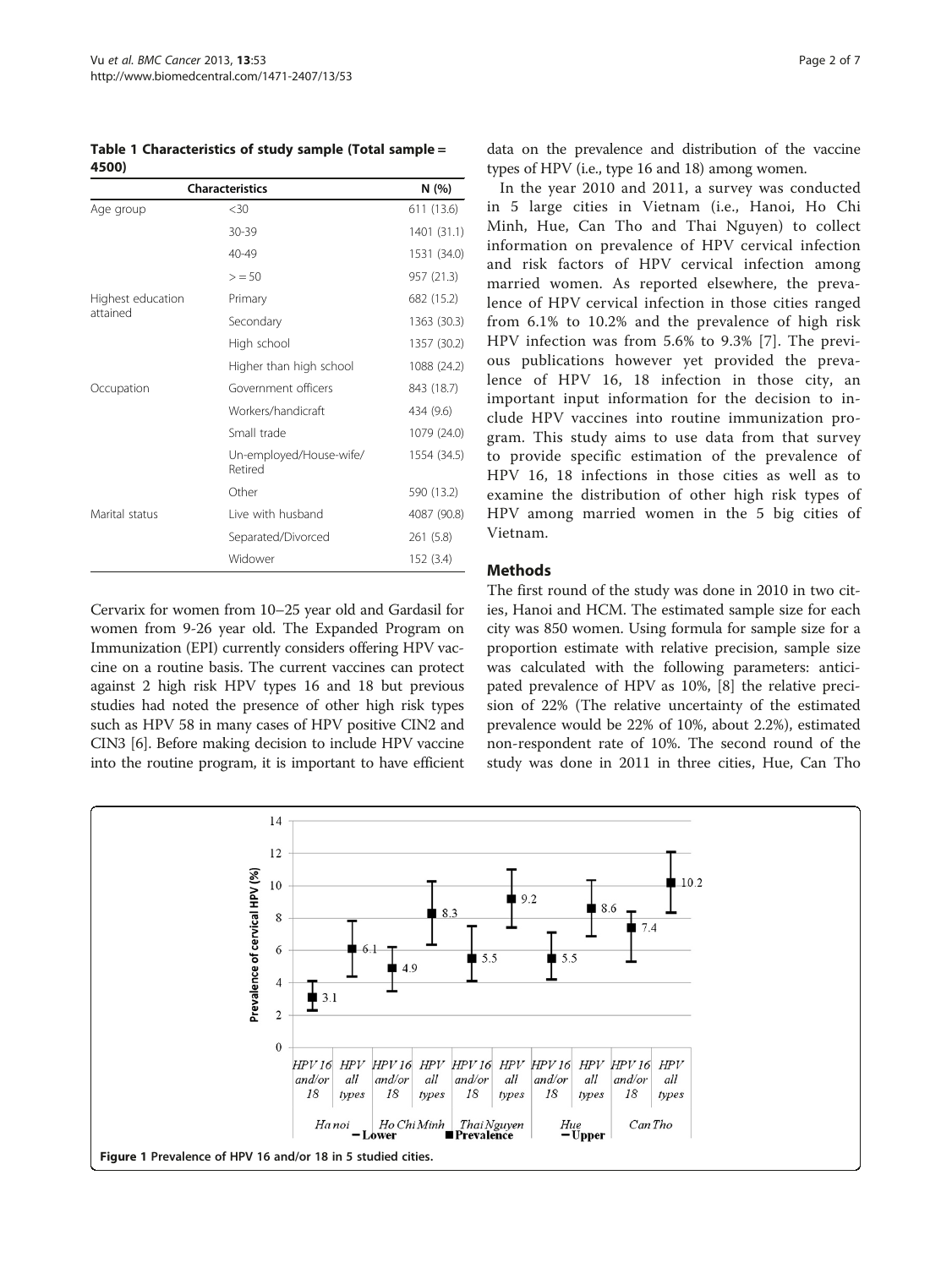<span id="page-2-0"></span>

and Thai Nguyen. The estimated sample size for each city was increased to include 1100 women to increase the precision of the estimated prevalence. The selection criteria for this study were women: (1) married (2) not pregnant (3) had not undergone a hysterectomy or conization and (4) not mental impaired. Only married women were selected because under cultural/ethical norms of Viet Nam, it was not feasible to implement pelvic examinations and Pap test among unmarried women.

In each city, eligible women were randomly selected from the list of married women aged from 18–69 year old provided by the Women Union. These selected women were visited by staffs of Women Union at their home to explain about the objectives of the study as well as to obtain a written consent form for their

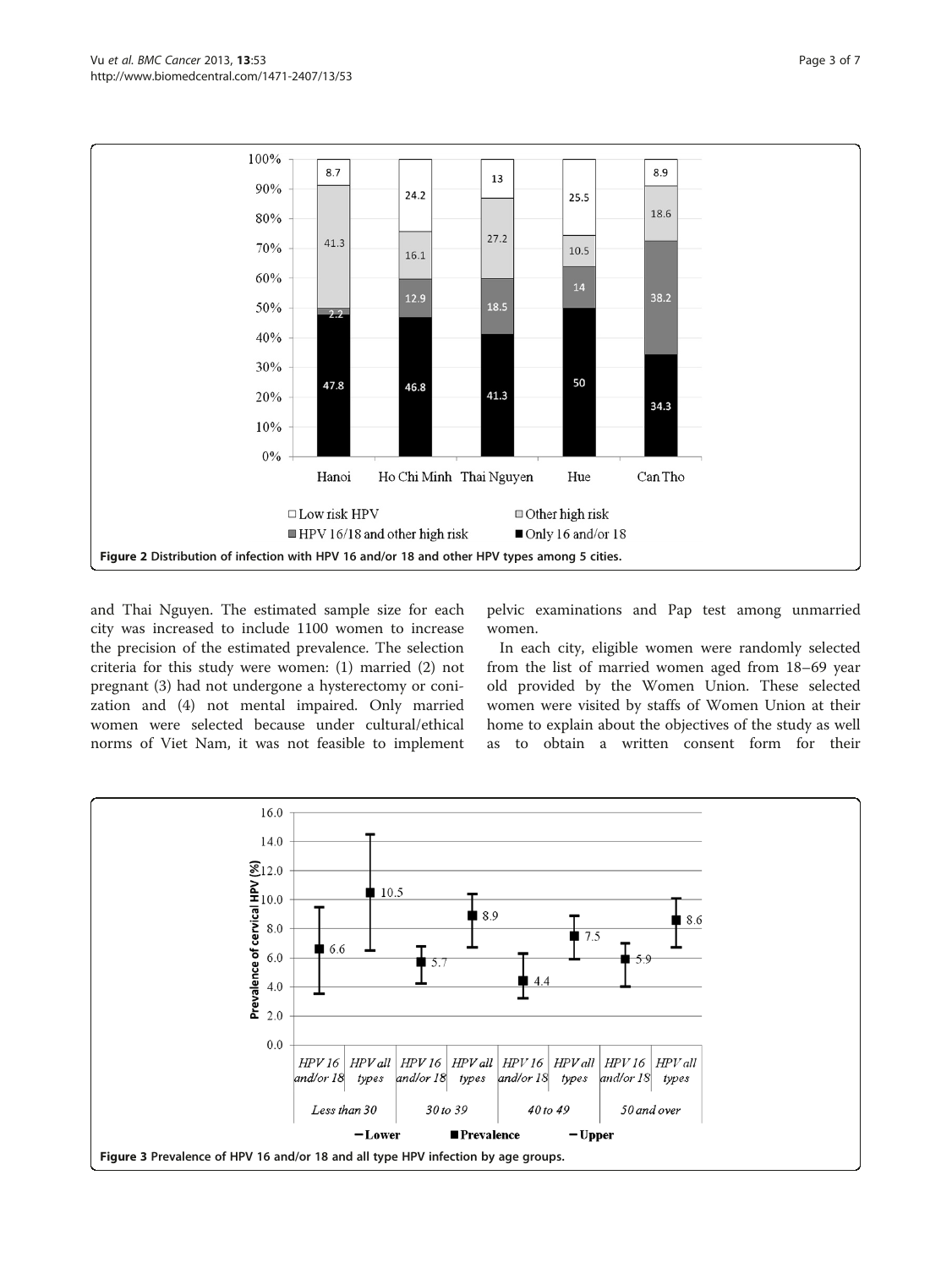| Hanoi         | <b>HCM</b>    | Thai Nguyen   | Hue           | Can Tho       |
|---------------|---------------|---------------|---------------|---------------|
| HPV 16 (1.7%) | HPV 18 (4.4%) | HPV 16 (3.8%) | HPV 18 (3.6%) | HPV 18 (4.9%) |
| HPV 18 (1.5%) | HPV 16 (1.5%) | HPV 18 (2.5%) | HPV 16 (2.7%) | HPV 16 (4.8%) |
| HPV 58 (1.2%) | HPV 58 (0.9%) | HPV 58 (1.7%) | HPV 58 (1.1%) | HPV 58 (2.2%) |
| HPV 45 (0.5%) | HPV 35 (0.5%) | HPV 59 (0.8%) | HPV 35 (0.3%) | HPV 52 (1.3%) |
| HPV 53 (0.3%) | HPV 52 (0.5%) | HPV 33 (0.6%) | HPV 33 (0.2%) | HPV 35 (0.8%) |

<span id="page-3-0"></span>Table 2 The five most common HPV types among 5 cities

participation in this study. The response rates in both rounds were very high due to the benefits of attending this study (i.e., free HPV test, free PAP smear), however due to limited funding for testing, we were able to select only 750 women/each city in round 1 and 1000 women/ each city in round 2.

Information and specimen collection used the following steps. First, a personal interview was done to collect information on socio-demographic variables, obstetric/gynecologic history, and sexual lifestyle. After interviewing, each participant was scheduled for a pelvic examination carried out by a gynaecologist. For Pap sample, a wooden spatula was gently used to collect cells from the ectocervix, the cells then were place on a glass slide preserved with a fixative, stained. Another wooden spatula was used to collect HPV sample. Both HPV and Pap samples were sent to the laboratory of Vietnam Institute of Dermatology on the same day of collection.

The HPV genotyping protocol includes 4 steps. The first step is to receive and treat samples using cotton swab and storage solution. The second step is to extract DNA HPV using DNA extraction kit based on phenol/chloroform. The third step is to use the realtime PCR kit to detect HPV DNA using TaqMan probe. In step 4, genotype by reverse dot blot (RDB), was applied for all the HPV postive samples. RDB was a simple and fast typing procedure for detecting 37 mucosotropic HPV types with high sensitivity/specificity [[9\]](#page-6-0).

The study protocol was submitted to the Hanoi school of Public Health IRB, registered with U.S. Dept. of Health and Human Services - IORG number 0003239, FWA number FWA00009326. The protocol was reviewed and cleared by this ethical committee (Ethical Approval Number 013/2010/YTCC-HD3).

# Results

## Characteristics of population

Table [1](#page-1-0) presents the characteristics of study subjects. The median age of women participated in this study was 40 year old (ranged from 18 to 65 year old) The majority of women were living with their husband. Prevalence of cervical infection with HPV type 16 and/or 18.

Figure [1](#page-1-0) presents the prevalence of cervical infection with HPV type 16 and/or type 18 along with the prevalence of infection with all type of HPV. The prevalence of cervical infection with HPV type 16 and/or 18 among married women ranged from 3.1% in Hanoi to 7.4% in Can Tho. A strong correlation between the prevalence of infection with HPV type 16 and/or 18 and the overall prevalence of HPV can be observed; city with higher overall prevalence of HPV infection was also the place with higher prevalence of infection with HPV type 16 and/or type 18.

Figure [2](#page-2-0) presents the distribution of infection with HPV 16 and/or18 and other HPV types among the positive cases. The proportion of infection with only HPV 16 and/or 18 among positive cases were highest in Hue (50%) and lowest in Can Tho (34.3%). So at maximum, half of the positive cases were infected with only HPV 16 and/or 18, and the rest were infected with other types of HPV. The total proportion of infection with other high risk type of HPV is the sum of the proportion of infection with other high risk HPV types (i.e., light grayshade in the graph) and that of infection with HPV 16 and/or 18 and other high risk (dark gray shade in the graph); it ranged from 24.5% in Hue to 56.8% in Can Tho.

Figure [3](#page-2-0) shows the prevalence of infection with HPV 16 and/or 18 and infection with all HPV types by 4 age groups (i.e., using aggregated data for women from all cities). These prevalence are different

| <b>PAP</b> results | <b>Total cases</b> | Total cases with HPV $(+)$ | Cases with $16/18 (+)$ |
|--------------------|--------------------|----------------------------|------------------------|
| <b>AGUS</b>        | 39                 | 4 (10.3%)                  | $3(7.0\%)$             |
| <b>ASCUS</b>       | 104                | 46 (44.2%)                 | 12 (11.5%)             |
| LGSIL              | 26                 | 13 (50.0%)                 | 12 (46.2%)             |
| <b>HGSIL</b>       | 8                  | 3 (37.5%)                  | 3(37.5%)               |
| Total              | 177                | 66 (37.2%)                 | 30 (16.9%)             |

Table 3 Abnormal Pap smear results and HPV positive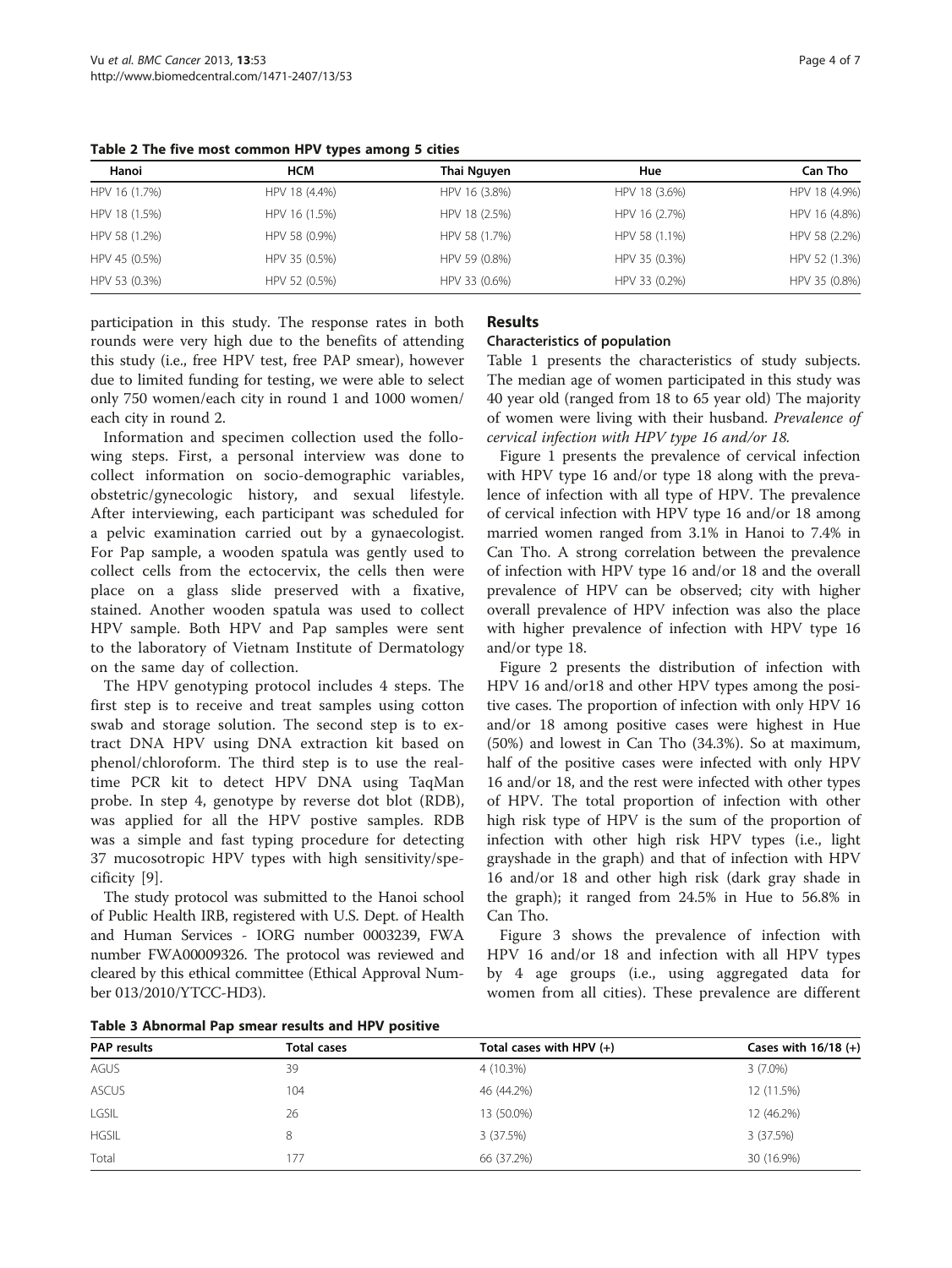among stratified age group (highest among young married women, aged less than 30 and lowest among women aged from 40 to 49 year old); however, Chi-square test indicated that these differences were not significant (p for HPV 16/and or 18 was 0.10 and for all HPV types was 0.14).

#### Other types of high risk HPV

This study detected a total of 24 HPV types; of these, 8 types were low risk (HPV6, 11, 42, 43, 61, 70, 71 and 81) and 16 types were high risk (HPV16, 18, 31, 33, 35, 39, 45, 51, 52, 53, 56, 58, 59, 62, 66, and 68). Table [2](#page-3-0) show 5 most common HPV types in each studied city.

In addition to HPV high risk type 16 and 18, there were other 14 HPV high risk types. The 5 most common other HPV high risk types among the whole sample were HPV58 (1.47%), HPV52 (0.49%), HPV35 (0.44%), HPV45 (0.38%) and HPV59 (0.38%).

## Abnormal Pap smear and HPV positive

Of 4500 women participated in this study, 177 women (3.9%) had abnormal Pap smear results. Specifically, 104 women had ASCUS (atypical cells of undetermined significance), 39 had AGUS (atypical glandular cells of undetermined significance), 26 had LSIL (low grade squamous intraepithelial lesion), and 8 had HSIL (high grade squamous intraepithelial lesion). Table [3](#page-3-0) present the distribution of HPV  $(+)$  and HPV 16/and or 18  $(+)$ among the abnormal Pap results, about 37.2% women with abnormal Pap results had HPV positive and 16.9% of them infected with type 16 and or 18.

## Awareness of HPV and HPV vaccines

Figure 4 presents information about the awareness of HPV and HPV vaccines among married women in 5

cities. In the overall sample size, about 37.4% women ever heard about HPV, 31.2% knew about HPV vaccine and 32.1% aware that HPV is a risk factors of cervical cancer. The level awareness varies significant across 5 cities. In wealthier cities like Hanoi or Ho Chi Minh, the level of awareness was much higher.

## Discussion

The prevalence of cervical infection with HPV type 16 and/or 18 among married women in this study ranged from 3.1% to 7.4%. This prevalence was highest in Can Tho, this figure was also consistent with the fact that among 5 cities, Can Tho had highest rate of cervical cancer [\[10](#page-6-0)]. Most of HPV positive cases in this study were infected with HPV type 16 or 18. So this finding was similar to previous studies in Vietnam and other countries [[8,11,12\]](#page-6-0).

Results also indicated that among cases with abnormal Pap results, 16.9% of them infected with HPV 16 and/or 18; however, the sample size of women with abnormal Pap smear was not sufficient enough to examine the distribution of HPV 16 and/or 18 among abnormal Pap cases. Data about the composition of HPVs present in cervical cancer in Vietnam was also not available from previous research. It is important to note that the distribution of HPV type 16/and or 18 among general population would be different to that among cancer cases. So the distribution of HPV 16/and or 18 among general married women in this study cannot be considered as a proxy for that in cervical cancer and it was a limitation of this study.

In addition to HPV 16 and 18, this study also reported 14 other types of high risk HPV, most notably was HPV type 58, 52, 35 and 45. Other studies also reported that HPV 58 was among the most common types found in

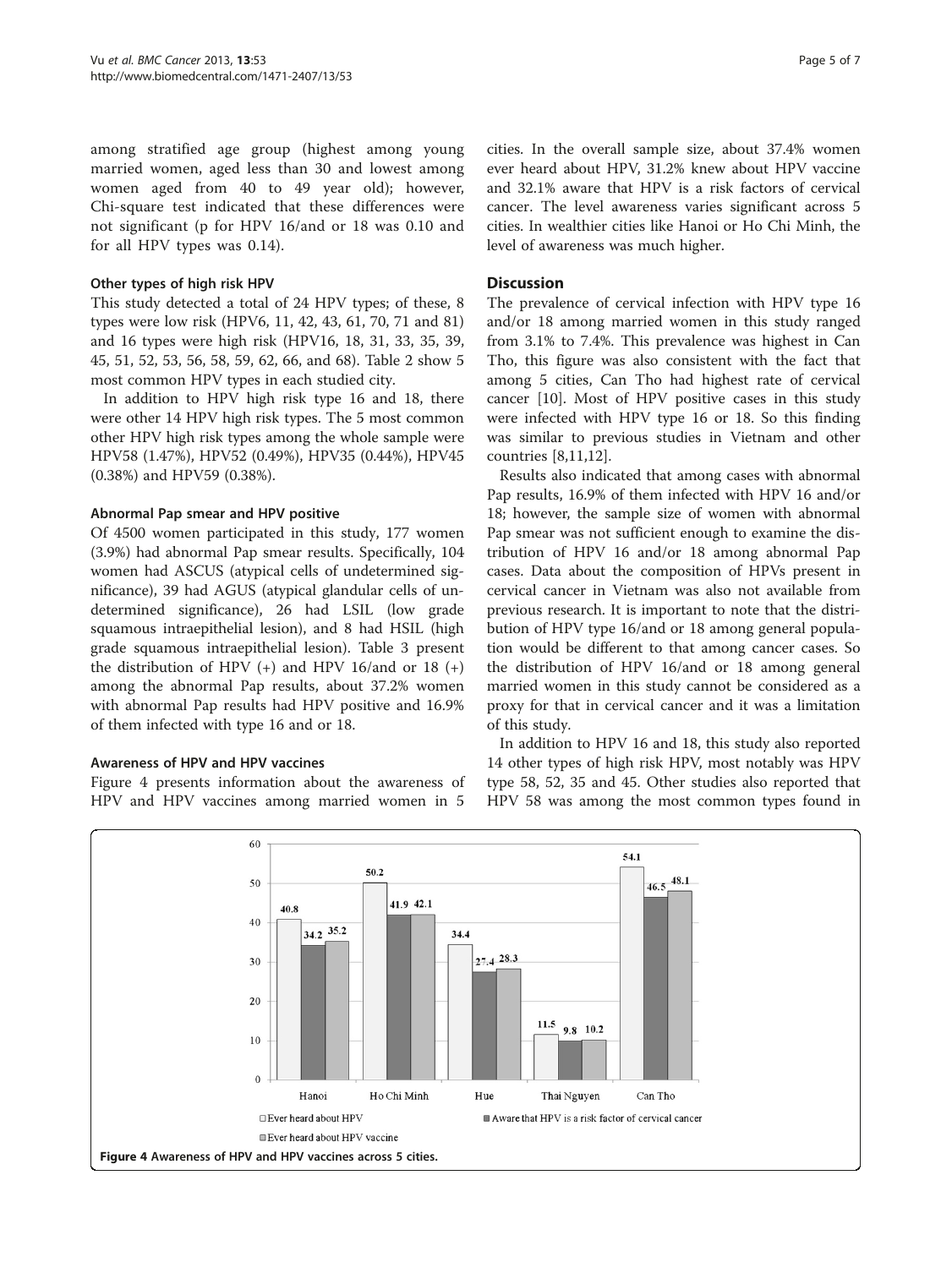<span id="page-5-0"></span>cervical cancer specimens in China, Thailand and The Philippines [\[13\]](#page-6-0). A recent meta analysis about HPV positive and cervical cancer had showed that HPV45 (in Africa and South/Central America) and HPV 58 (in Eastern Asia) accounted for important proportions of HPV-positive CIN2 and CIN3 [\[6](#page-6-0)]. HPV58 and HPV45 were also common high risk type in Vietnam. The current available vaccines may have cross-protective effects against 4 types, HPV-33, HPV-31, HPV-45, and HPV-51, in addition to HPV 16 and 18 [[14\]](#page-6-0) but no evidence about the protective effects with HPV 58 has been reported. Thus, while it is relevant to implement an HPV vaccine campaign in Viet Nam due to the high prevalence of infection with HPV 16 and/or 18, it is also important to inform the women who receive the vaccines that they are not protected against all high risk HPV types and that they still need cervical cancer screening. A recent study also showed that two doses of the HPV16/18 vaccine, and maybe even one dose, are as protective as three doses [[15\]](#page-6-0). As the current three-dose regiments for HPV vaccines are expensive and difficult to complete, the vaccine campaign in Vietnam may consider to offer the two dose regiment instead.

Vietnam still applies the opportunistic cytology-based screening model and this model has failed to have an impact on the overall incidence of cervical cancer in Vietnam. A new potential model "screen and treat" using either HPV DNA testing or VIA (visual inspection with acetic acid) followed by treatment with cryotherapy (freezing) proposed by the Alliance for Cervical Cancer Prevention may be applied to the Vietnam context [[16](#page-6-0)].

Results showed that about 37.4 women ever heard about HPV and 31.2% knew about HPV vaccine. A previous study among women in the United states reported that the level of awareness of HPV and of HPV vaccine were 84.3% and 78.9% [\[17](#page-6-0)]. More comparable, a study among the rural folks in Penang Malaysia estimated that about 42.2% women ever heard about HPV vaccine [\[18](#page-6-0)]. So compared to other countries, the level of HPV and HPV vaccine awareness were limited, in order to make the vaccine campaign become more effective, Vietnam need to have more mass media campaign to provide more information about HPV and HPV vaccines.

Strict protocols to avoid biases were followed in this study: women were randomly chosen, all clinical examination and specimen collections were done by qualified gynaecologists and all the samples were examined by a nationally qualified laboratory. The detection of HPV positivity using real time PCR methods and the genotyping of HPV type using reverse dot blot method in this study also provided more precise results compared to the Hybrid Capture Tube Method applied in previous studies [\[19\]](#page-6-0). One also may question while the target of HPV vaccination should be adolescents and this study captured mostly women over 30 year old.

This is a limitation of this study because we were not able to invite unmarried women to attend study with pelvic examinations and cervical sampling collect due to the strict cultural/ethical norms in Vietnam so the results did not cover a subgroup a the young population already sexually active but not yet married. It can also be argued that probably HPV detected in older women would have more likely to be present for a longer period, at higher risk of persistent infection and higher risk to develop lesions and cancer so the data presented in this study would be very useful for the cervical screening programming in Vietnam.

#### Conclusion

In conclusion, a high prevalence of HPV infection, especially high risk types, was observed in this study. As HPV infection has a high correlation with cervical cancer, this study emphasizes the need for both primary prevention of cervical cancer with HPV vaccines as well as secondary prevention with screening. Currently, in Vietnam HPV vaccines is not yet offered in routine EPI program and the cervical screening program still applies the opportunistic cytology-based screening model. Policy-makers in Viet Nam should consider making HPV vaccines and screening become organized routine practices for cervical cancer prevention.

#### Competing interests

The authors declare that they have no competing interests.

#### Authors' contribution

LV designed, carried out the survey, coordinated the sequence alignment and drafted the manuscript. HL and DB participated in the design of the study and performed the statistical analysis. All authors read and approved the final manuscript.

#### Author details

<sup>1</sup>Department of Epidemiology& Biostatistics, Hanoi school of public health 138 Giang Vo Street, Ba Dinh, Hanoi, Vietnam. <sup>2</sup>National Cancer Institute, 43- Quan Su Street –Hoan Kiem, Hanoi, Vietnam.

Received: 14 September 2012 Accepted: 31 January 2013 Published: 4 February 2013

#### References

- Goldstein M, et al: Case records of the Massachusetts General Hospital. Case 10–2009. A 23-year-old woman with an abnormal Papanicolaou smear. New Engl J Med 2009, 360(13):1337-1344.
- 2. Parkin DM: Cancers attributable to infection in the UK in 2010. Br J Cancer 2011, 105(S):49–56.
- 3. Pham THA: Cancer registration in Vietnam. Asian Pac J Cancer Prev 2001, 2(IARC Suppl):85–90.
- 4. Villa L, et al: Prophylactic quadrivalent human papillomavirus (types 6, 11, 16, and 18) L1 virus-like particle vaccine in young women: a randomised double-blind placebo-controlled multicentre phase II efficacy trial. Lancet Oncol 2005, 6:271–278.
- 5. Gasparini R, et al: Safety and tolerability of bivalent HPV vaccine: an Italian post-licensure study. Human Vaccine 2011, 7(Suppl):136–146.